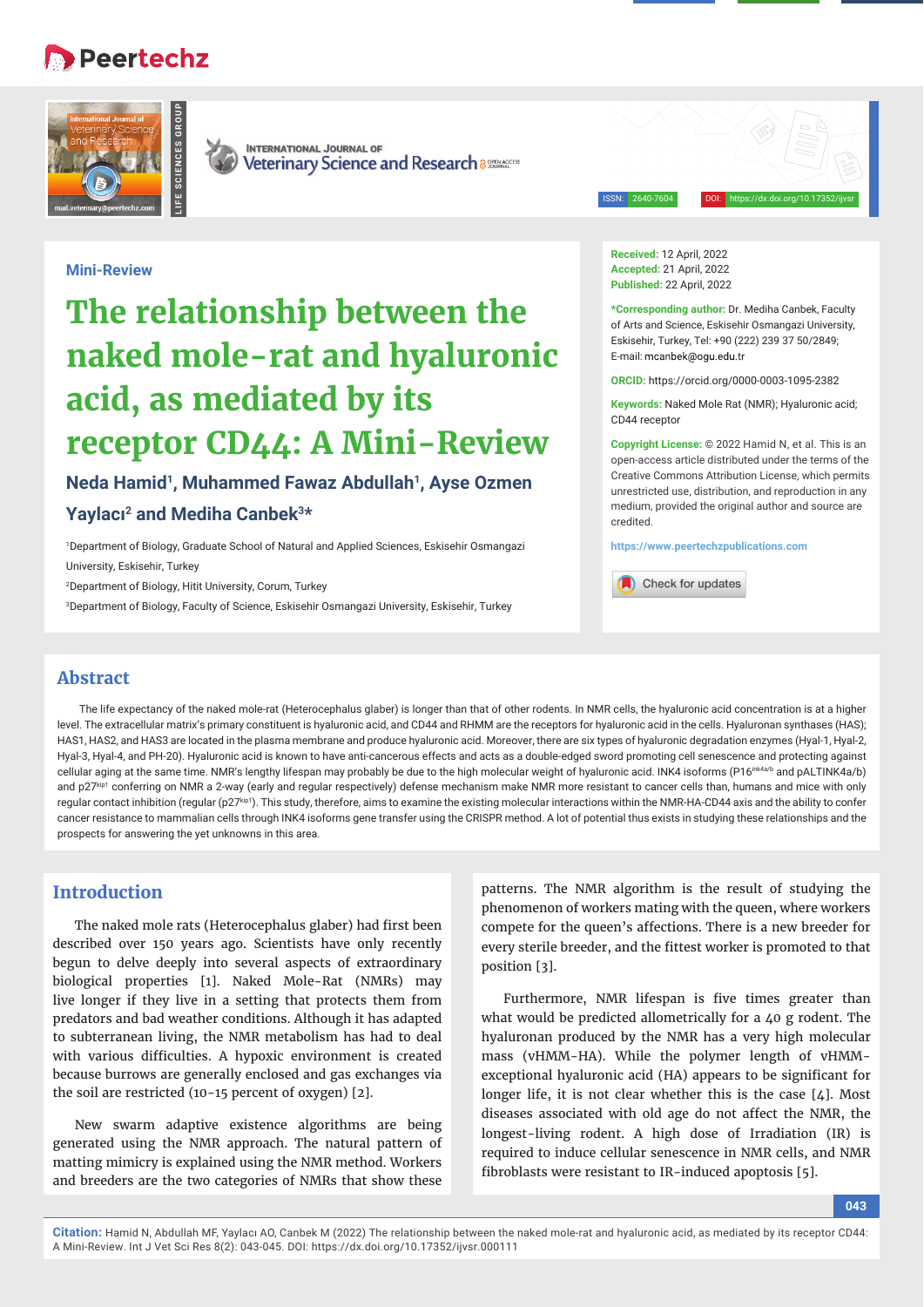According to Hadi, et al. NMR cells can be transformed by SV40LT (a large T antigen) and HRASG12V (an oncogene). Noncell-autonomous processes underlie NMR cancer resistance, and they might be explained by a particular microenvironment or immune system in each individual. Whether hyaluronan's physical qualities contribute to cancer resistance remains to be explored [6].

NMR can live ten times longer than normal mice, and several scientists reported in 2013 that hyaluronic acid gives animals cancer resistance. Furthermore, naked mole-rat has abundant hyaluronic acid in their matrix, which will make their wrinkled skin elastic. The naked mole's matrix contains a high concentration of hyaluronic acid, and hyaluronic acid has also been linked to cancer treatment [7].

 HA is not like other Glycosaminoglycans (GAGs). Unlike proteoglycan, HA is not synthesized as a single protein from the Golgi; Hyaluronan synthases (HAS), HAS1 and HAS2, and HAS3 are perfectly positioned on the plasma membrane's inner surface, where they produce HA. HAS1 and HAS2 are responsible for the manufacture of HA at high molecular weight, whereas HAS3 is responsible for the synthesis of low molecular weight HA [8]. Moreover, there are six types of hyaluronic degradation enzymes (Hyal-1, Hyal-2, Hyal-3, Hyal-4, and PH-20) [9]. Hyal1 and Hyal2 are the most well-known of these. The importance of HA chains of different molecular weights in the production of diverse cellular signals is well established. CD44 and RHAMM are the two HA receptors [8].

The hyaluronan produced by the NMR has a very High Molecular Mass (vHMM-HA). Cell death is prevented in NMR cells as well as mouse and human cells due to stress-induced cell-cycle arrest and cell death. The cytoprotective effect of HA is dependent on CD44, the major HA-receptor. There is a direct correlation between cell stress resistance and the ability of CD44 proteins to interact with each other and decrease p53. According to Takasugi, et al. vHMM may be useful in improving cellular stress resistance against age-related diseases [10] Figure 1.

A Cluster Differentiation-44 (CD44) is a ubiquitously present glycoprotein on the surface of mammalian cells that plays a significant role in several biological functions. The receptor is over-expressed in a variety of solid tumors, such as pancreatic, breast, and lung cancer [8,11]. In addition, Hyaluronan, a glycosaminoglycan, abundant in the tumor microenvironment, is a key player in many processes associated with cancer. Moreover, the Naked Mole-Rat (NMR) is a subterranean rodent that has gained significant attention from the biomedical research community in recent years as molecular mechanisms underlying its unusual biology started to be unraveled. However, the review of the relationship between the naked mole-rat and hyaluronic acid has been rarely reported. Therefore, this mini-review is interesting.

Interestingly, NMR with the two distinct genes; INK4 isoforms (P16<sup>ink $4a/b$ </sup> and pALTINK $4a/b$ ) [12] and p27<sup>kip1</sup> [13], has a 2-tier contact inhibition mechanism of early (P16ink4 and isoforms,) and regular (p27kip1) contact inhibition respectively [4], making it more cancer-resistant than humans and mouse cells, with the regular contact inhibition (regular (p27kip1)) and extremely low p16 gene expression [4,13].

Using the CRISPR genome editing methodology and other molecular biology techniques, this study aims therefore to investigate and decipher the fundamental mechanisms of NMR-CD44- vHMM-HA crosstalk relationships and its possible application (including p16 gene introduction into the human cancer genome) to treat human cancer, cellular aging and other neurodegenerative conditions.

The NMR as a model organism for human health and quality of life could be beneficial because it is an unusually long-lived and healthy rodent that shows no signs of aging. Due to its slower aging and age-related disorders, this species may disclose unique, possibly causative natural processes. Having this information will enable the development of therapies aimed at activating mechanisms that will delay human aging, prevent degenerative disease, and cancer, and raise the standard of living in old age [14,15].



**044**

**Citation:** Hamid N, Abdullah MF, Yaylacı AO, Canbek M (2022) The relationship between the naked mole-rat and hyaluronic acid, as mediated by its receptor CD44: A Mini-Review. Int J Vet Sci Res 8(2): 043-045. DOI: https://dx.doi.org/10.17352/ijvsr.000111